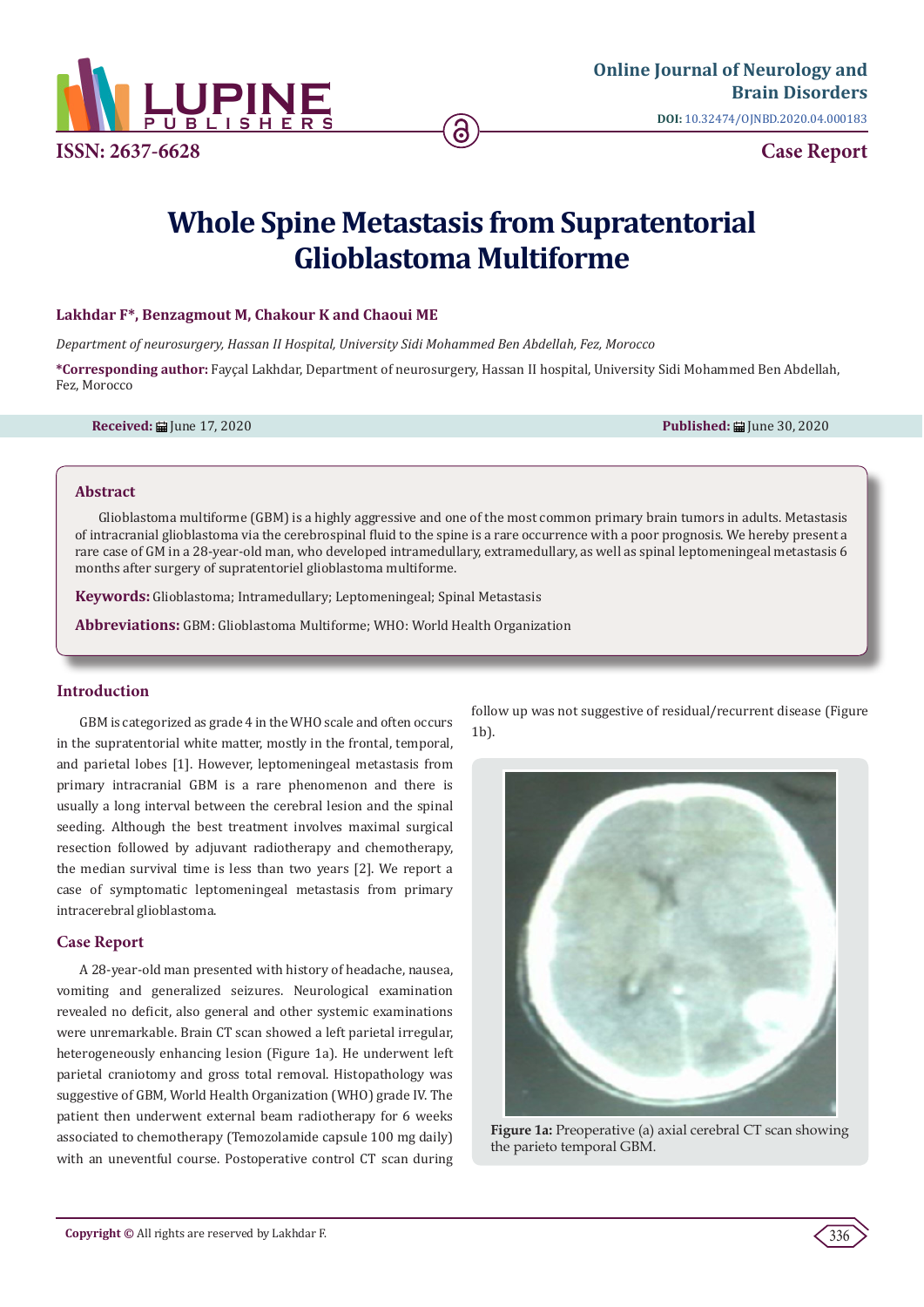

**Figure 1b:** Post-operative image after GTR.

After approximatively 6 months, the patient presented with gradually progressive weakness of lower limb, with numbness in both the lower limbs and bowel and bladder involvement. On neurological examination, spastic paraparesis with the sensory level at T9. MRI of the spine showed a multiple, enhancing, intramedullary lesion with cord expansion with diffuse leptomeningeal involvement all along the cervical and dorsal spine (Figure 2a & 2b). He underwent biopsy of the dorsal lesion and histopathology was suggestive of metastatic glioblastoma (WHO grade IV). Then the patient refuses radiotherapy and succumbed to his disease after a period of 4 months.



**Figure 2a:** Spinal MRI gadolinium enhanced T1-weighted images showing invasion of tumor through the pia mater into the medulla of the cervical spinal cord.



**Figure 2b:** Focal nodular intramedullary mass at T8/T9 level.

# **Discussion**

Glioblastoma multiforme is an aggressive, high-grade malignancy of glial cell origin, accounts for 16% of all primary brain tumors with a well-known tendency for intracranial spread but rarely for extracranial spread [1, 3]. Spinal intramedullary metastasis and entire spinal cord involvement from primary GBM is a rare event. CSF dissemination occurs in 15 to 25% of cases of supratentorial GBM. In the other hand, the rate of spinal metastasis from cerebral GBM has been reported to be 0.4-2% [4,5].

GBM predominates subcortically in the temporal and parietal lobes and can be multifocal with spinal leptomeningeal metastasis. Even tough, the common symptoms of spinal metastasis are radicular pain, sensory loss, followed by paraparesis or quadriparesis, bowel or bladder dysfunction, and sexual dysfunction [6,7]. The surgical management of leptomeningeal metastasis is still uncertain due to the rarity of these cases, although the mainstay of treatment is safe surgical decompression, followed by adjuvant radiotherapy in total dosage of 25-40 Gy, and intravenous or intrathecal chemotherapy [8-10]. Nevertheless, spinal metastasis of GBM have poor prognosis, with fatal outcome [11].

## **Conclusion**

 It is important to consider the possibility leptomeningeal metastasis in a patient with intracranial GBM, to investigate and treat the patient accordingly. Even if safe surgical resection combined with chemo-radiotherapy the prognosis remains very poor, leading to a fatal outcome.

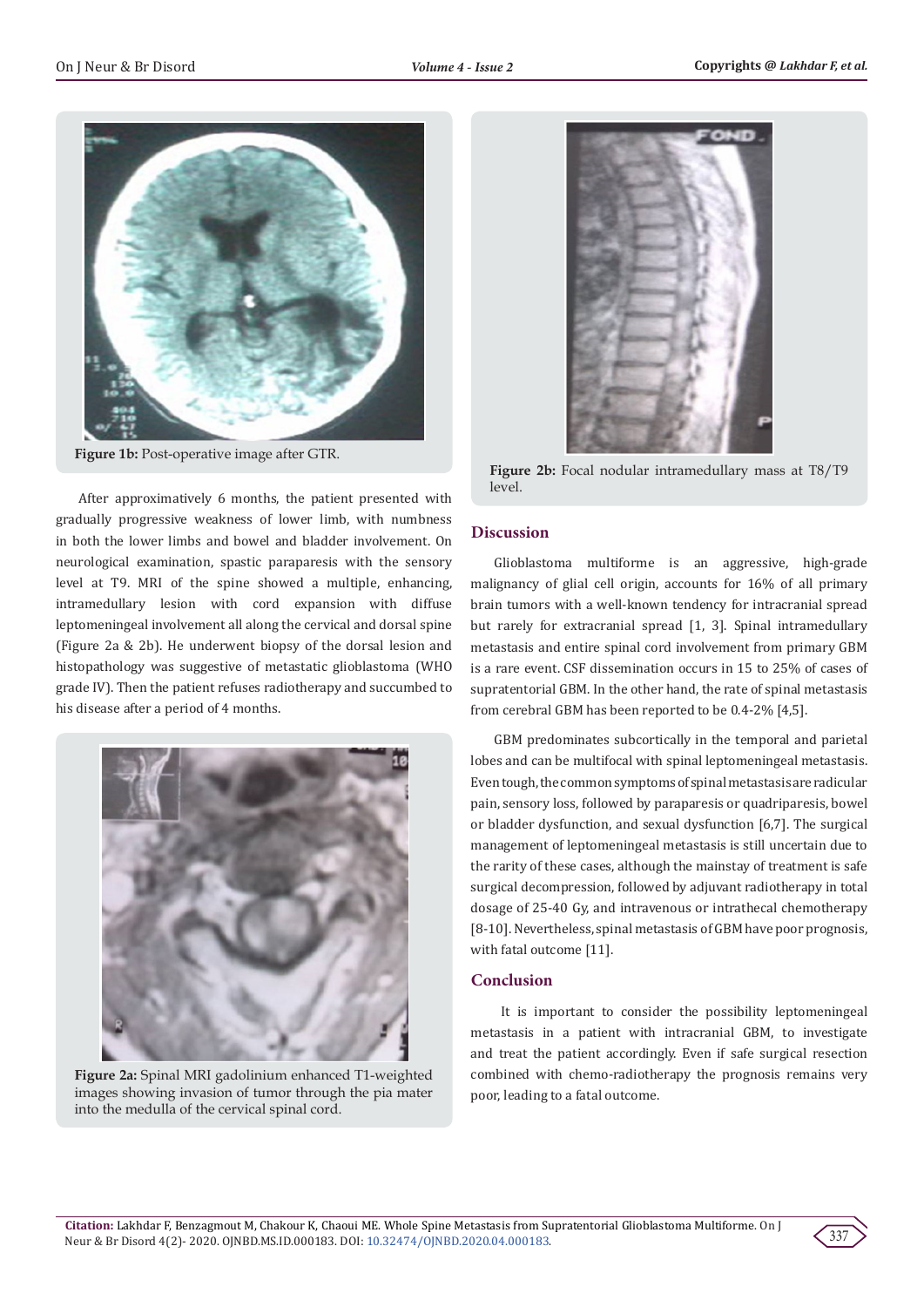## **References**

- 1. [Maslehaty H, Cordovi S, Hefti M \(2011\) Symptomatic Spinal Metastases of](https://pubmed.ncbi.nlm.nih.gov/20549302/)  [Intracranial Glioblastoma: Clinical Characteristics and Pathomechanism](https://pubmed.ncbi.nlm.nih.gov/20549302/)  [Relating to GFAP Expression. J Neurooncol 101\(2\): 329-333.](https://pubmed.ncbi.nlm.nih.gov/20549302/)
- 2. [Alatakis S, Malham GM, Thien C \(2001\) Spinal Leptomeningeal Metastasis](https://pubmed.ncbi.nlm.nih.gov/11546569/)  [from Cerebral Glioblastoma Multiforme Presenting with Radicular Pain:](https://pubmed.ncbi.nlm.nih.gov/11546569/)  [Case Report and Literature Review. Surg Neurol 56\(1\): 33-37.](https://pubmed.ncbi.nlm.nih.gov/11546569/)
- 3. [Witoonpanich P, Bamrungrak K, Jinawath A, Wongwaisayawan S,](https://pubmed.ncbi.nlm.nih.gov/21208740/)  [Phudhichareonrat S, et al. \(2011\) Glioblastoma Multiforme at the](https://pubmed.ncbi.nlm.nih.gov/21208740/)  [Corpus Callosum with Spinal Leptomeningeal Metastasis. Clin Neurol](https://pubmed.ncbi.nlm.nih.gov/21208740/)  [Neurosurg 113\(5\): 407-410.](https://pubmed.ncbi.nlm.nih.gov/21208740/)
- 4. [Birbilis TA, Matis GK, Eleftheriadis SG, Theodoropoulou EN, Sivridis E](https://pubmed.ncbi.nlm.nih.gov/20195200/)  [\(2010\) Spinal Metastasis of Glioblastoma Multiforme: An Uncommon](https://pubmed.ncbi.nlm.nih.gov/20195200/)  [Suspect? Spine \(Phila Pa 1976\) 35\(7\): E264-269.](https://pubmed.ncbi.nlm.nih.gov/20195200/)
- 5. [Tai P, Dubey A, Salim M, Vu K, Koul R \(2015\) Diagnosis and Management](https://pubmed.ncbi.nlm.nih.gov/26310615/)  [of Spinal Metastasis of Glioblastoma. Can J Neurol Sci 42\(6\): 410-413.](https://pubmed.ncbi.nlm.nih.gov/26310615/)
- 6. Lun M, Lok E, Gautam S, Wu E, Wong ET (2011) The Natural History of Extracranial Metastasis from Glioblastoma Multiforme. J Neurooncol 105(2): 261-273.
- 7. [Konar SK, Bir SC, Maiti TK, Nanda A \(2017\) A systematic Review of](https://pubmed.ncbi.nlm.nih.gov/27813458/) [Overall Survival in Pediatric Primary Glioblastoma Multiforme of the](https://pubmed.ncbi.nlm.nih.gov/27813458/) [Spinal Cord. J Neurosurg Pediatr 19\(2\): 239-248.](https://pubmed.ncbi.nlm.nih.gov/27813458/)
- 8. [Lin L, Innerfield CE, Cuccurullo SJ \(2014\) Symptomatic Spinal](https://pubmed.ncbi.nlm.nih.gov/25140830/) [Leptomeningeal Metastasis from Intracranial Glioblastoma Multiforme.](https://pubmed.ncbi.nlm.nih.gov/25140830/) [Am J Phys Med Rehabil 93\(9\): 838-839.](https://pubmed.ncbi.nlm.nih.gov/25140830/)
- 9. [Tinchon A, Oberndorfer S, Marosi C, Rud](https://pubmed.ncbi.nlm.nih.gov/22886532/)à R, Sax C, et al. (2012) Malignant [Spinal Cord Compression in Cerebral Glioblastoma Multiforme: A](https://pubmed.ncbi.nlm.nih.gov/22886532/) [Multicenter Case Series and Review of the Literature. J Neurooncol](https://pubmed.ncbi.nlm.nih.gov/22886532/) [110\(2\): 221-226.](https://pubmed.ncbi.nlm.nih.gov/22886532/)
- 10. [Shahideh M, Fallah A, Munoz DG, Loch Macdonald R \(2012\) Systematic](https://www.sciencedirect.com/science/article/abs/pii/S0967586811006540) [review of primary intracranial glioblastoma multiforme with](https://www.sciencedirect.com/science/article/abs/pii/S0967586811006540) [symptomatic spinal metastases, with two illustrative patients. Journal of](https://www.sciencedirect.com/science/article/abs/pii/S0967586811006540) [Clinical Neuroscience 19\(8\): 1080-1086.](https://www.sciencedirect.com/science/article/abs/pii/S0967586811006540)
- 11. [Purkayastha A, Sharma N, Sridhar MS, Abhishek D \(2018\) Intramedullary](https://www.ncbi.nlm.nih.gov/pmc/articles/PMC6208206/) [Glioblastoma Multiforme of Spine with Intracranial Supratentorial](https://www.ncbi.nlm.nih.gov/pmc/articles/PMC6208206/) [Metastasis: Progressive Disease with a Multifocal Picture. Asian J](https://www.ncbi.nlm.nih.gov/pmc/articles/PMC6208206/) [Neurosurg 13\(4\): 1209-1212.](https://www.ncbi.nlm.nih.gov/pmc/articles/PMC6208206/)



This work is licensed under Creative Commons Attribution 4.0 License

To Submit Your Article Click Here: **[Submit Article](https://www.lupinepublishers.com/submit-manuscript.php)**

**DOI:** [10.32474/OJNBD.2020.04.000183](http://dx.doi.org/10.32474/OJNBD.2020.04.000183)





## **Online Journal of Neurology and Brain Disorders**

## **Assets of Publishing with us**

- Global archiving of articles
- Immediate, unrestricted online access
- Rigorous Peer Review Process
- Authors Retain Copyrights
- Unique DOI for all articles